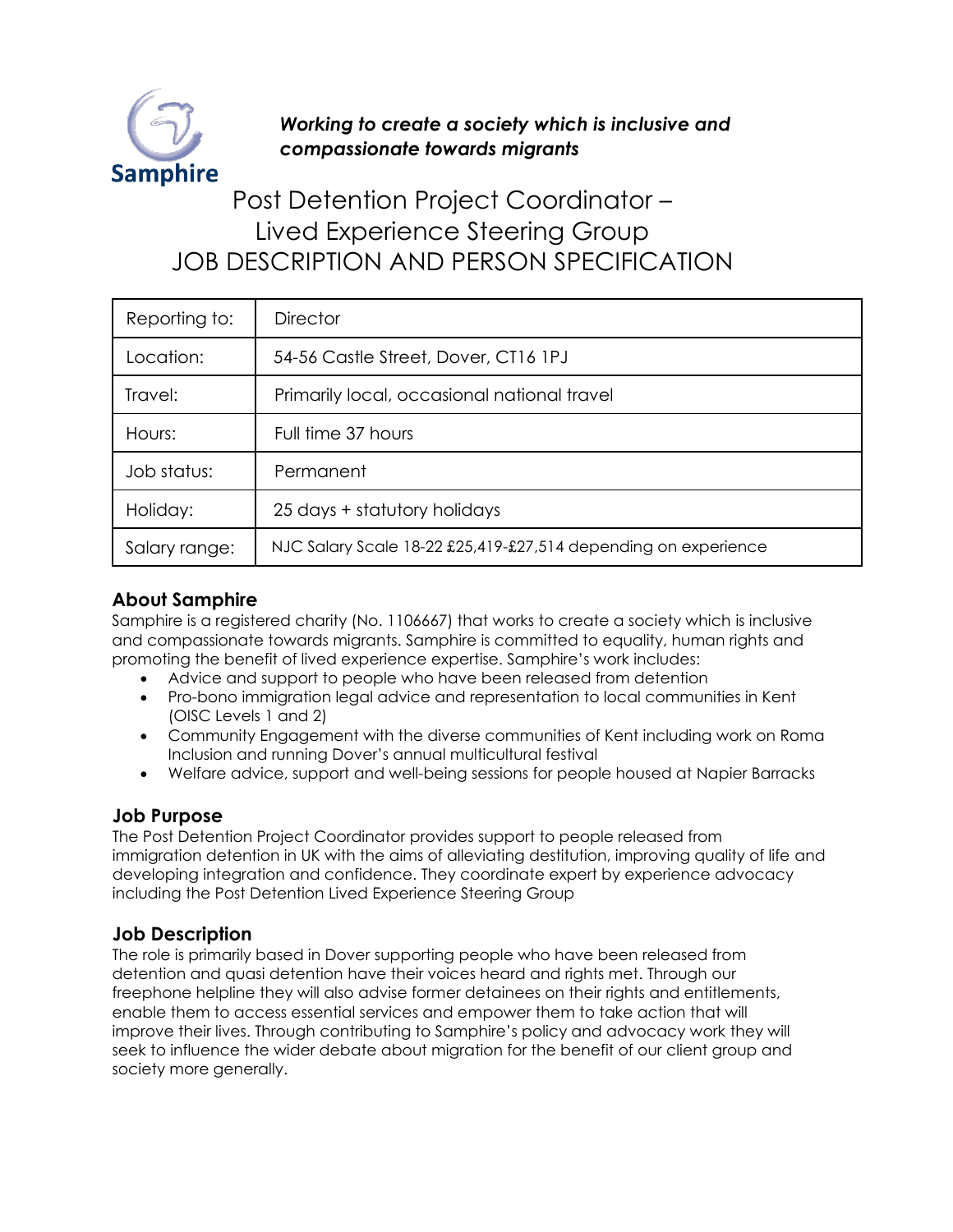#### **Main duties and responsibilities**

- Chair and facilitate the Post Detention Lived Experience Steering Group (comprised of experts by experience) arranging monthly meetings, keeping minutes and taking actions as agreed by the group
- Recruit new members to the Steering Group
- With the Legal and Migrant Support Manager research and draw up proposals to establish a similar mechanism to involve and support people who have been released from quasi detention
- Organise training and other workshops for Experts by Experience
- Monitor, evaluation and measure the impact of the Lived Experience involvement and advocacy mechanisms
- Organise events including the Annual Conference
- Along with the caseworker and manager act as an initial point of contact for people who have left immigration detention in the UK
- To identify and help to resolve problems faced by people on release from detention through advice on welfare rights and entitlements, referrals, signposting and casework
- Casework, including but not limited to, making phone calls, writing letters, filling in forms and wherever possible supporting self-advocacy
- Assessing need and process emergency payments in line with Samphire policy
- Signposting to local health and social care, education, asylum support, housing and NGOs like Migrant Help
- Providing emotional support and compassion
- Contributing to current and appropriate signposting and referral resources
- Keeping up-to-date with changes and developments of immigration process, asylum support, legislation and guidance related to rights and entitlements
- To liaise with other groups, charities and projects across the country working to support migrants
- To work collaboratively with the Project Manager and Project Coordinator to deliver the project
- To raise awareness of Samphire at Immigration Removal Centres
- Speaking at public events about detention, lived experience expertise, race equality and Samphire
- To attend relevant fora and networking events
- To manage a budget for coordinating the Steering Group
- With the Manager develop monitoring, evaluation and impact measurement and keep accurate records and data
- To write and draft project reports
- Collaboratively with the Samphire team recruit, train and manage volunteers
- To work at all times collaboratively with the rest of the Samphire team with the opportunity to become involved in other projects when required
- To undertake such duties and responsibilities appropriate to this post, not specifically mentioned in this Job Description, as allocated by the Director